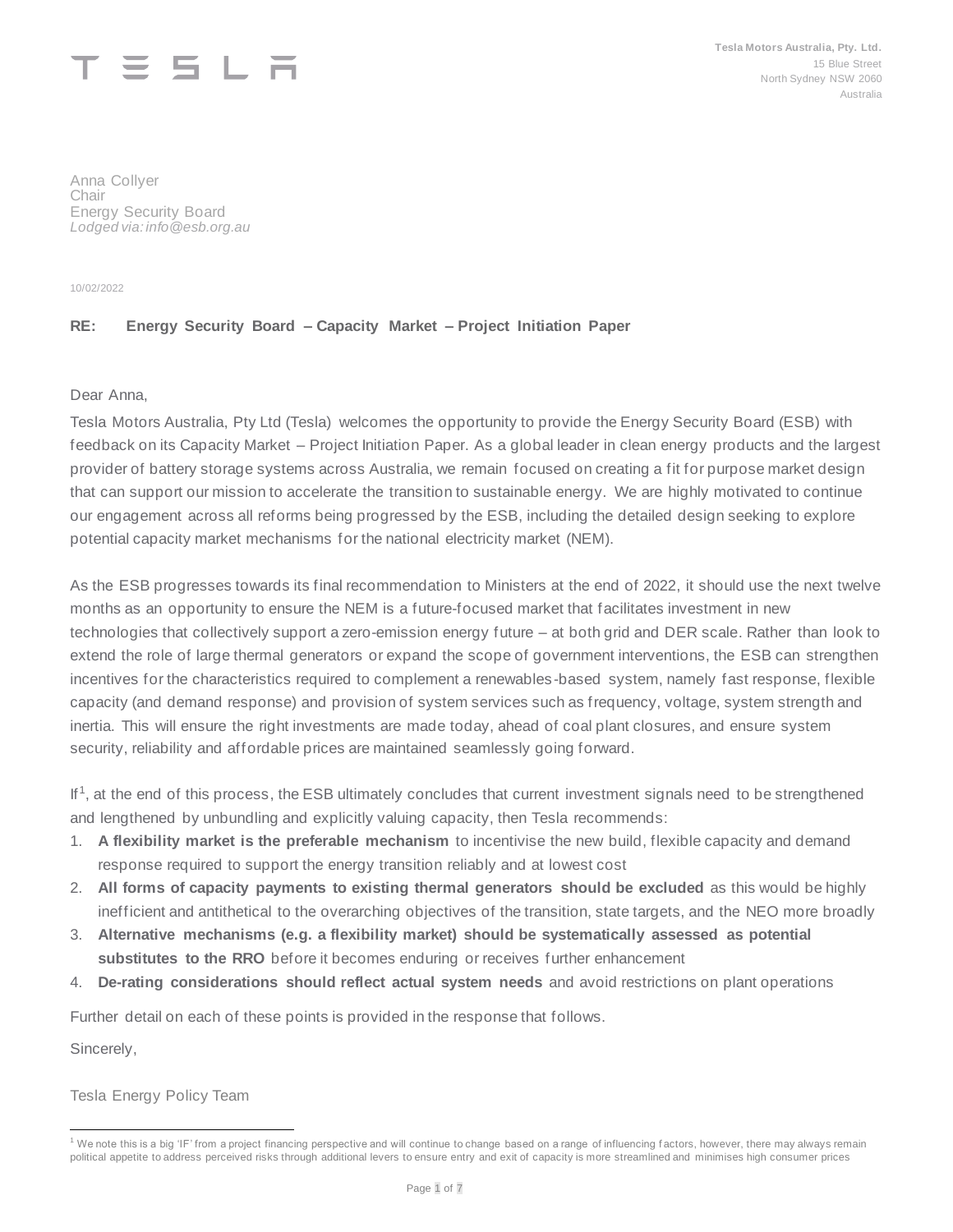#### **Context**

As is well demonstrated by the AEMO's draft 2022 ISP, we are on track for a 'step-change' transition – away from centralised thermal assets towards a renewables-based electricity system. As we rapidly displace coal with renewables, the value of fast-response, flexible capacity increases in tandem. With storage complementing renewables (and recognising the true capability of grid-forming inverters and power electronics) - the full suite of reliability and system security services can be provided without falling back on any synchronous generation or traditional network assets such as synchronous condensers. As AEMO aptly summarises, "we need to build a system and market now, not in a few decades, that can operate at close to 100% instantaneous renewable energy".

Meanwhile, the investment case for storage is complicated, given the NEM does not fully value the suite of services that can be provided. Despite a growing pipeline of battery announcements, investment decisions for new projects are still largely made based on forecasts of frequency market returns, which provide the bulk of the revenue stack. However, these markets are intrinsically shallow, and are likely to be saturated well before 2025 due to the rapid influx of both utility-scale and distributed assets. This will require further evolution in the investment case for storage.

The introduction of fast frequency response markets, coupled with the recent move to five-minute settlement will help to address this concentrated investment signal, and will expand the value of fast-response storage and demand response capacity. Additional, longer term reforms may also act to diversify the commercial case for future battery storage projects (e.g. system strength provision contracts), but without structural change, projects will likely remain strongly reliant on out of market support mechanisms (e.g. state-based schemes, ARENA funding support, CEFC financing support, SIPS contracts etc) or seek nuanced case-by-case project investment drivers at the margin (e.g. short-duration systems to hedge existing gentailer portfolios). This remains out of step with the speed and scale of storage deployments AEMO highlights will be required to ensure an optimal, least cost pathway for the NEM – around 20GW of installed storage capacity by 2030, and up to 60GW by 2050, 50% as coordinated DER storage: *"The most pressing need in the next decade (beyond what is already committed) is for batteries, hydro or viable alternative storage of up to eight hours' depth to manage daily variations in the fast-growing solar and wind output"* <sup>2</sup> .

Whilst we recognise the broad stakeholder support (and simplicity) of retaining an energy only NEM, it is clear from the ESBs scoping report that detailed design of a capacity mechanism will be progressed regardless, together with further analysis on its justifications and benefits relative to the base case of a stronger Retailer Reliability Obligation. However, before the RRO (or a similar decentralised, gentailer led model) is assumed to become the enduring framework, we recommend ESB explore alternative mechanisms that target the type of new capacity that is needed to ultimately deliver on end goal of a zero-emission NEM – i.e. incentivise fast response, flexible generation and demand response capacity in way that also includes DER assets. This could include models flagged previously in the ESB P2025 work, or be open to new options put forward by industry.

Energy market design is hard, and must solve for a range of competing objectives, with trade-offs between them: optimising economic efficiency to minimise long-term costs to consumers; ensuring security of supply; reliably integrating low-carbon generation; and providing policy certainty and market stability (beyond election cycles). Given the complexity in optimising across multiple interdependent variables, Tesla recommends policy makers take a principles-based approach to market design – prioritising 'no-regrets' decisions, for example recognising the opportunity and value that technologies such as battery storage provide in terms of market and grid services. Within this framing, the focus of all ESB reforms should be on supporting and streamlining the development of new renewable, storage and network capacity, rather than artificially extending the life of the existing coal fleet.

<sup>&</sup>lt;sup>2</sup> AEMO 2022 Draft ISP: "significant investment in the NEM is needed to treble the firming capacity that can respond to a dispatch signal, including utility-scale batteries, hydro storage, gas generation, and smart behind-the-meter batteries or "virtual power plants" (VPPs)"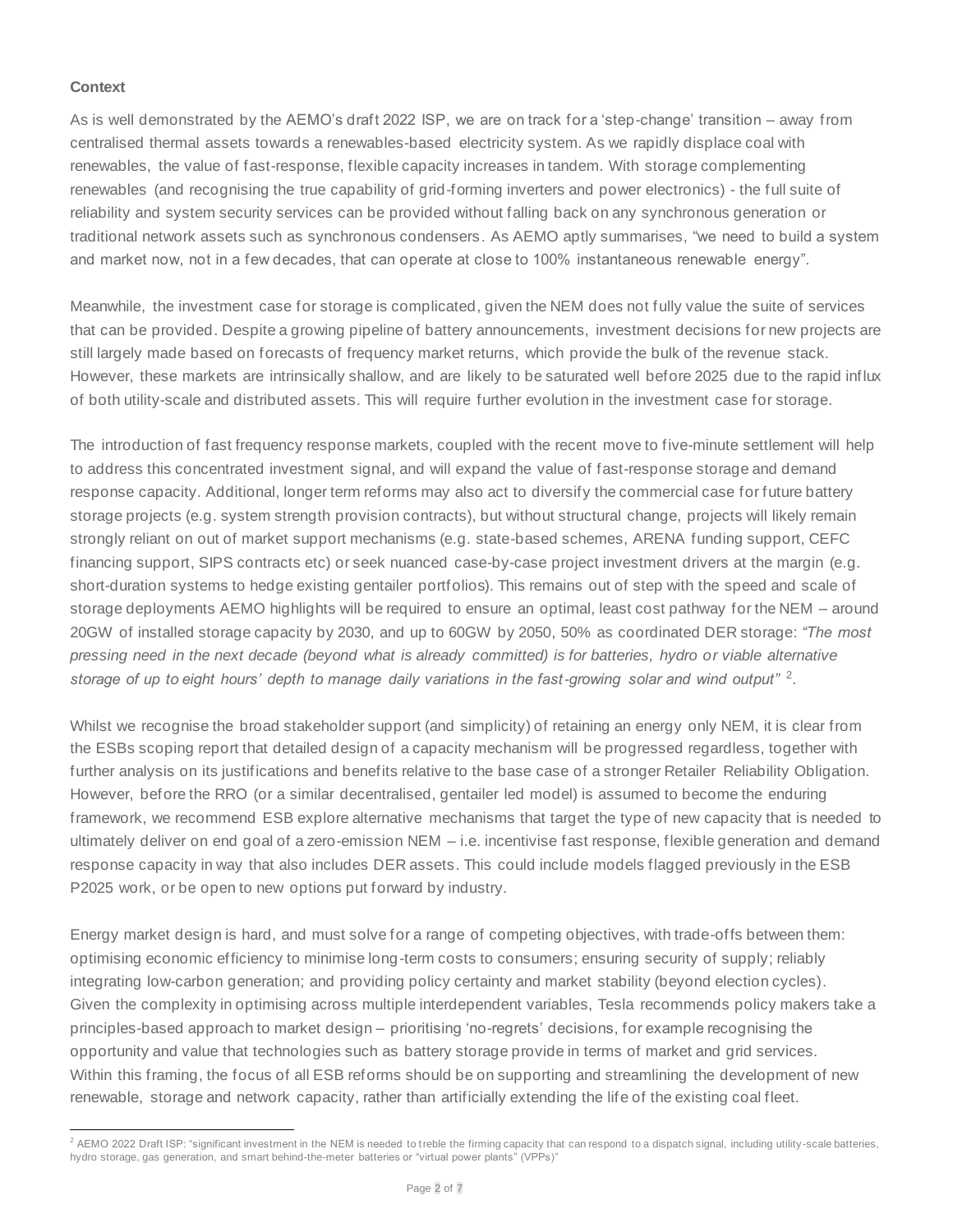### **1. A Flexibility Market is a better, cleaner, less costly path forward**

As general principles to apply to capacity mechanism design, Tesla encourages the ESB to maintain a focus on incentivising build-out of flexible capacity to enter the market – with the type of resource clearly defined such that it does not end up favouring incumbents and non-flexible assets. A capacity mechanism should ultimately reward the true reliability and performance of assets based on system requirements and to meet operational goals , not just preserve existing market powers based on legacy large-scale assets.

With these principles in mind, and as part of its detailed design work, Tesla recommends the ESB look at introducing a bespoke capacity mechanism, referred herein as a 'Flexibility Market', that has targeted design and participation parameters to best match the NEM's unique challenges and capacity deployment requirements over the coming decades. We acknowledge that unbundling and explicitly (and transparently) valuing capacity can provide an important safety net for governments concerned about potential reliability risks arising from retiring plant. This unbundling can also benefit all participants by avoiding further ad-hoc interventions or reactive reforms that undo or mute the effectiveness of long-term price signals that would otherwise incentivise new build capacity.

Specifically, Tesla recommends the introduction of a Flexibility Market to target additional revenue for new generation, storage and demand response capacity that is both fast-ramping and able to provide defined services to support the grid (as opposed to simply rewarding registered 'peak MW' capacity). This approach would provide transparent, efficient, and predictable price signals for new capacity at all scales. This would also address the risks of disorderly coal plant exits by ensuring new capacity is incentivised to enter the market before old plants are retired.

As a starting point, we suggest specific detailed design elements worth considering could include:

- Capacity (or demand response) must be new the objective should be to accelerate additional investment, not reward incumbent plant
- Eligible assets must provide a combination of 'flexible services', such as fast response and fast ramp controllable dispatch – driving value for money outcomes and avoiding over-investment in single-use or out-dated assets
- Payments can be tied to actual technical capability (including energy and relevant ancillary and system services), as opposed to bluntly paying based on registered 'peak MW' capacity – i.e. the market needs fast-response, accurate, and targeted service provision, not more large, slow-start MWs ramping out of step with system needs
- Adaptable provisions for additional locational and temporal specific needs i.e. temporary scalars tied to identified needs (e.g. as set out in AEMO's power system security reports, such as addressing low operational demand risks in one area, or provision of inertia in another)
- Technology neutral without being prescriptive on asset type, characteristics (e.g. duration<sup>3</sup>) or commercial models
- Scale neutral provided technical capability and service standards can be met i.e. DER and VPPs should be eligible and encouraged, noting capacity mechanisms typically have a bias to centralised assets, with additional uncertainty or barriers for aggregated, distributed assets, when this will form the bulk of flexible storage by 2050
- Low/zero emission requirements could also be layered (or form part of an uplift multiple) to drive emissions reduction and align with existing state emission reduction targets and goals

The design could take either a central auction procurement approach (similar to standard capacity markets or NSW LTESA approach) that provides contracted revenue streams for set periods (e.g. 10 – 15 years), or be co-optimised with the existing NEM dispatch of energy and frequency markets to dynamically incentivise new entrants and be linked to real-time operational requirements (similar to the original intent of Infigen's proposed operating reserve

 $3$  We recommend avoidance of restrictive definitional parameters for plant characteristics (e.g. as currently proposed by the NSW Roadmap's requirement for storage to be "at least 8-hours duration") and instead let market and commercial drivers promote the most appropriate asset through genuinely technology neutral principles.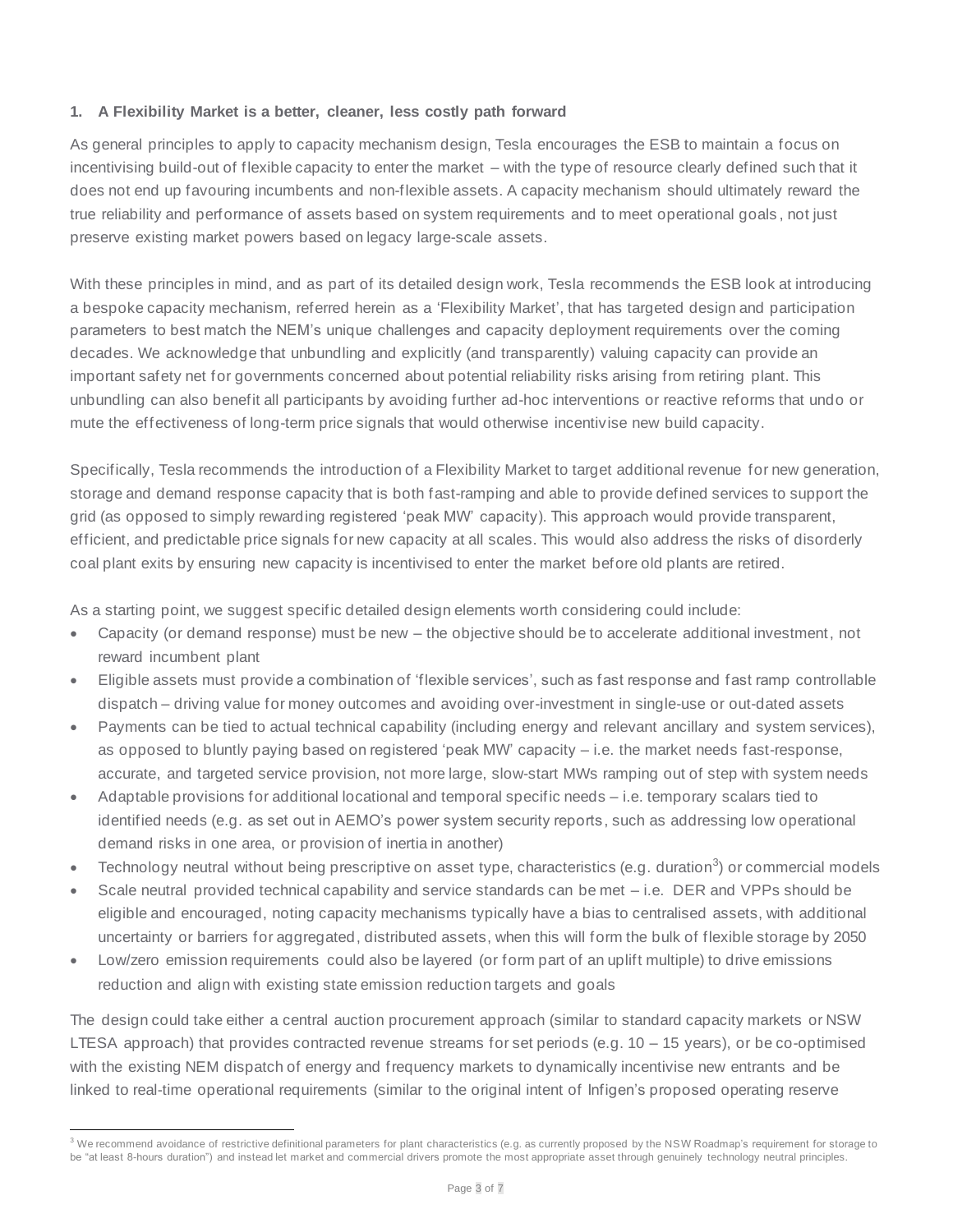market). Either way, to deliver competitive efficiencies and support innovation, the procurement mechanism itself must be flexible and allow projects to capture the full value stack that their technologies are capable of providing even as it evolves over time.

A NEM Flexibility Market would help avoid the ongoing challenges being experienced in the UK's capacity market, first introduced in 2014. The UK started with the typical assessment of assets and award of contracts based on peak nameplate capacity, which created overly generous payments to existing large coal and gas facilities – at the expense of other flexible new technologies such as battery storage and demand response. This issue ultimately led to a demand response provider suing the UK Government for a bias to incumbent fossil fuel technologies. Following ongoing tweaks and evolution of the scheme, the UK has seen an increase in capacity payments to battery storage from around 140MW of capacity in 2018, to 770MW for the 2024 delivery year<sup>4</sup>. We suggest the ESB build on these lessons and leapfrog the NEM's mechanism to be fit for purpose at commencement.

Moreover, by expanding beyond the standard (but blunt) 'peak MW' criteria often used in historical capacity markets, it is envisaged a Flexibility Market could ultimately complement the ongoing work of the AEMC that is seeking to introduce new markets for essential system services (e.g. system strength and inertia). It also becomes more aligned with state REZ plans, where incentives for new projects would ensure MW capacity targets are achieved as well as firming, storage and system service provision, facilitating connection of renewables with increased network utilisation. And it aligns with the congestion model proposed by Edify to create new congestion relief payments through dispatch. But perhaps the greatest benefit of all is being able to avoid introducing mechanisms that reward old technologies to address future grid issues.

### **2. Capacity payments should specifically exclude existing, emission intensive thermal plant**

Tesla agrees that "*explicitly valuing capacity can complement existing spot and contract market revenue streams, and in doing so, should provide an investable and enduring long-term signal."* But this should be relevant to only new projects seeking financing to bring additional capacity online.

From first principles, it would be unnecessarily inefficient for a capacity mechanism to supplement the energy market revenues of ageing thermal plant when we need that same plant to rapidly retire to achieve our "net zero emission market" of the future. In other words, it seems completely backwards to provide capacity payments to prolong the life of a coal plant that is already a sunk asset, when those funds could otherwise be used to incentivise and accelerate the entry of the additional capacity actually required (see figures below), ahead of said coal plant retiring.

To include old high-emission plant in scope would also seem counter to the overarching emission reduction criteria set by Ministers and is clearly incompatible with emissions reduction targets set by all state governments. It also does little to address the market power risk that the ESB has identified, with the NEM's thermal plant concentrated amongst a limited set of participants. Accordingly, Tesla does not support the introduction of any mechanism that would artificially extend the life of existing thermal generators. We urge the ESB to limit the scope of any potential capacity mechanism design to allow payments only to new capacity. This mechanism could then be complemented by the host of additional reforms being considered for orderly exit management – such as improved information provisions, compliance regimes, or jurisdictional processes to ensure thermal plant closures occur as expected.

<sup>4</sup> https://www.emrdeliverybody.com/CM/Capacity%20Auction%20Information.aspx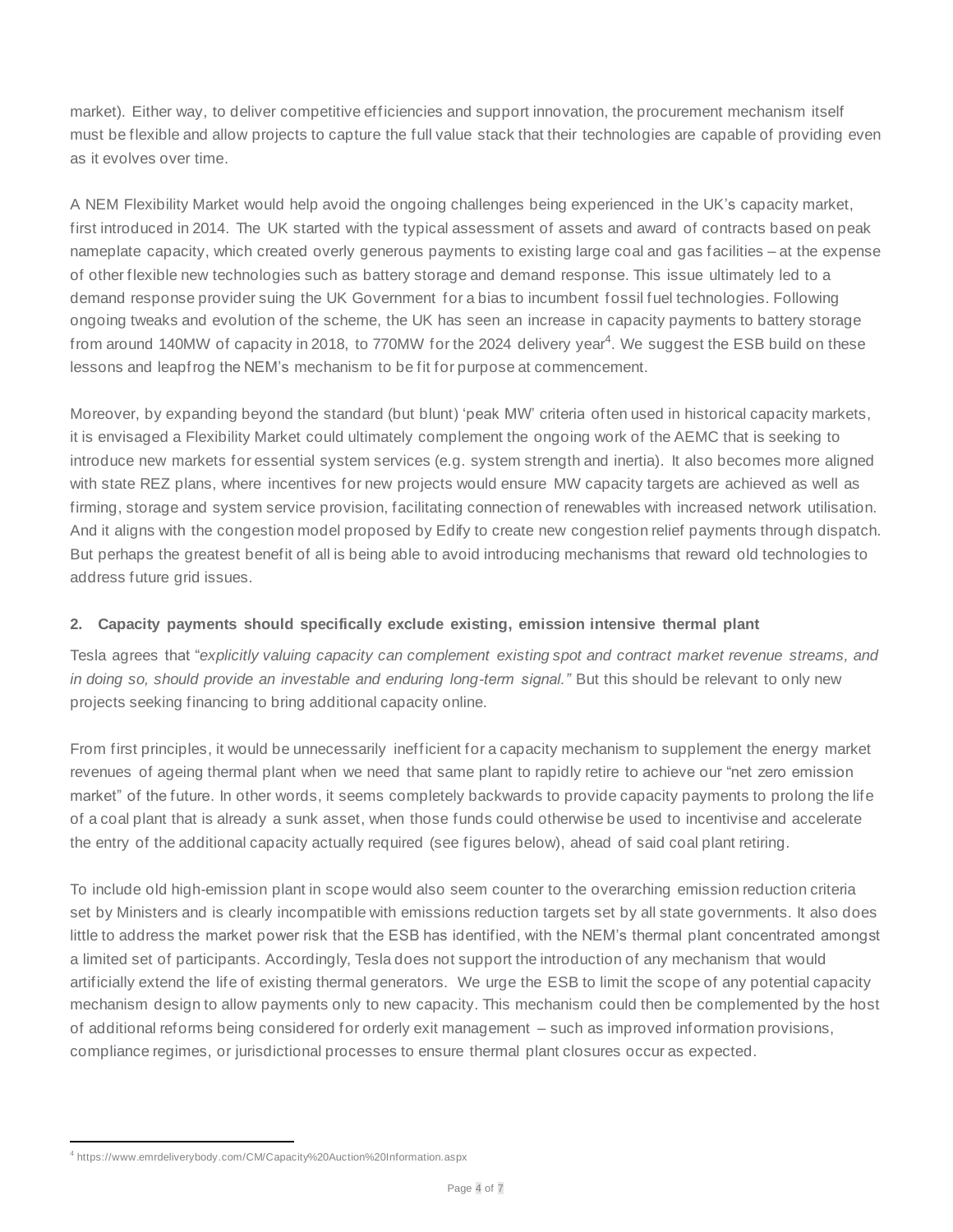

#### **Figure 1: Resource adequacy designs should be targeted to incentivise the new capacity required**

**Figure 2: Forecast change in capacity mix 2023 - 2040 (GW)** 



Source: AEMO 2022 Draft ISP

Technologies such as battery storage provide critical reliability and system security across the NEM, addressing unexpected outages or strategic bidding behaviour of the existing thermal coal and gas fleet. It seems counterproductive to reward these increasingly un-reliable thermal assets whilst simultaneously muting investment signals for new flexible capacity. As noted above, we have already seen these risks play out in other markets, with capacity mechanisms in the UK and some parts of the US used to prop up legacy thermal plant and/or incentivise additional gas generation at the expense of targeted deployment of new battery storage projects. This results in dampened energy prices, halting the case for future projects and creating a feedback loop for higher capacity payments – leading to much greater market inefficiency and unnecessary costs to consumers.

By designing a new Flexibility Market that strengthens investment signals for new, flexible capacity only - resource adequacy and provision of system services can be met in a way that is both technology neutral (allowing inverterbased resources to compete with synchronous machines) and scale neutral (allowing provision from DER and virtual power plants) to ensure lowest cost, highest benefit outcomes for consumers over the long-term.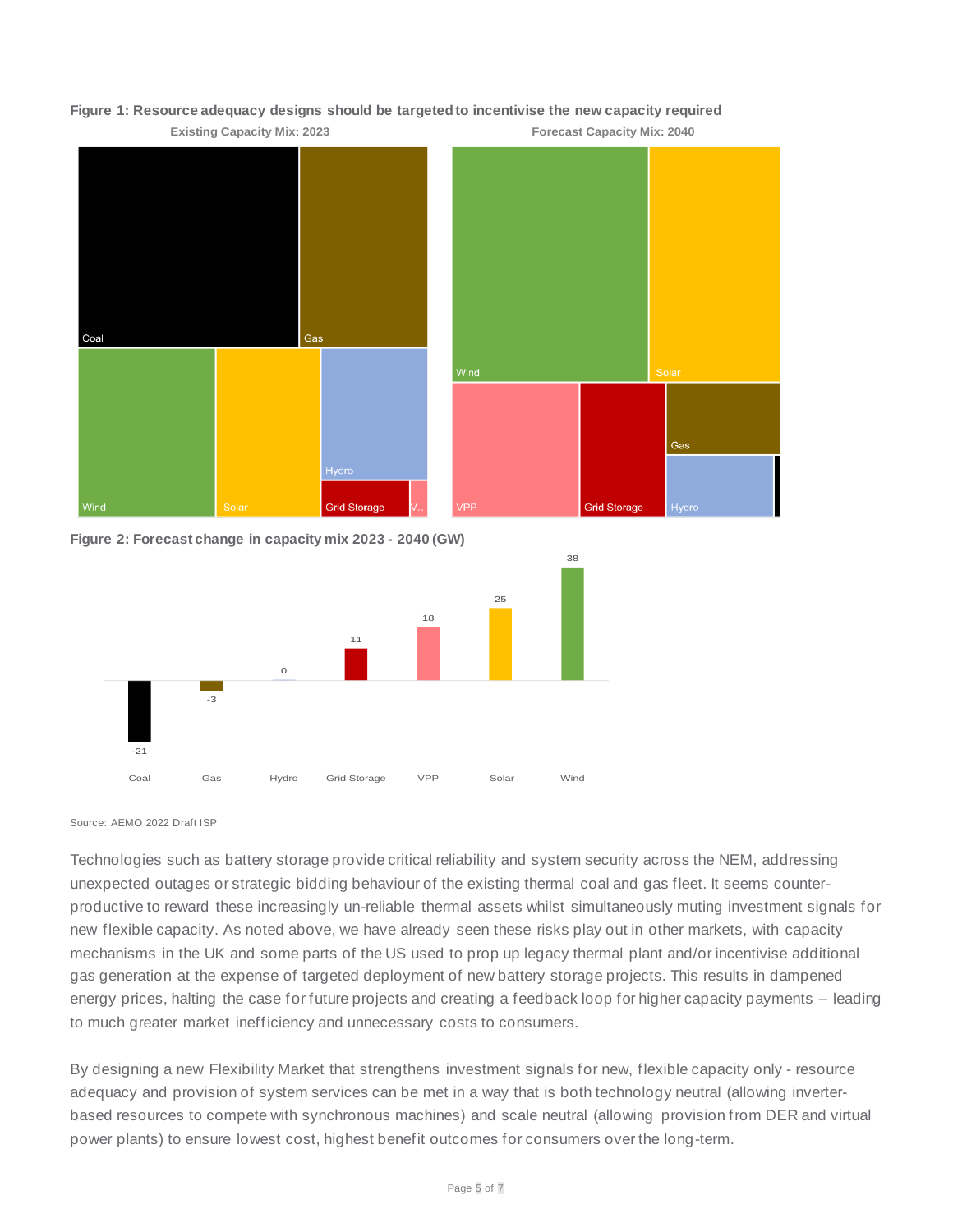# **3. Decentralised retailer led solutions (i.e. RRO / PRRO) should be properly assessed against alternatives before becoming entrenched (or enhanced)**

The existing RRO is a complex mechanism that is still being understood by the market. Direct impacts are unquantified and influences on both existing and new storage projects remains unknown. However, it is widely accepted (and acknowledged previously by the ESB) that the RRO (and any enhancements) will have an inherent bias to incumbent, ageing, slow-ramp thermal plant that will be rewarded for nameplate 'peak MW' capacity in order for large retailers to satisfy their obligations and would result in overcompensation of existing thermal generation assets.

Given the RRO's structural design, the removal of triggers and/or evolution to physical certificates will only increase this bias to large thermal plants. Battery storage can participate in theory, but its speed and flexibility is devalued relative to its duration limitations (the inverse of how gas and coal plants are proposed to be valued and rewarded). This also ignores plant level availability and resiliency – which is higher for new, low emission technologies with less moving parts.

We also support the view that the RRO (in whatever form) will impose increased barriers to retail competition and product innovation (i.e. gentailers with large portfolios of thermal assets will see relative advantages, and drive reduced liquidity in financial markets).

Finally, there remain ambiguities and disconnects between the stated intent of the RRO and the treatment of storage specifically. It would be helpful to clarify that storage (when charging) is exempt from any obligations, at all scales utility, industrial scale and for VPPs participating in wholesale markets. This approach is consistent with the objectives of the RRO and recognises that storage is not equivalent to end-customer load, and has a unique ability to provide energy, system and network services that support the grid and increase reliability, rather than hamper it. Particularly where assets are located behind the meter, storage will already be responding to price signals to relieve peak demand and provide grid services when required (and when rewarded appropriately).

### **4. De-rating parameters should reflect actual system needs and avoid restrictions on operation**

We note the ESB's high level discussion on the need to de-rate capacity across different technologies types. Whilst the influence of these parameters will be inherently linked to the overarching capacity mechanism progressed, we agree that accreditation is an incredibly sensitive issue for all technology types and can 'make or break' the entire efficiency of a capacity scheme. Getting it wrong can either completely restrict the participation of particular technologies or create overly generous incentives for its participation.

Ultimately, the de-rate element should be designed in a way that fully recognises the unique capability of each technology class. For example, for battery storage capacity, rewards must value the fast and accurate response, flexibility to stack services, full swing from generator to load, and ability to address all peak reliability events. Conversely, new obligations placed on storage participating in capacity markets should not simply mirror existing thermal plant that may have lower performance capabilities, and should reward participants based on the actual service provided when it is needed, recognising new technologies can act differently (to the benefit of consumers and system operators).